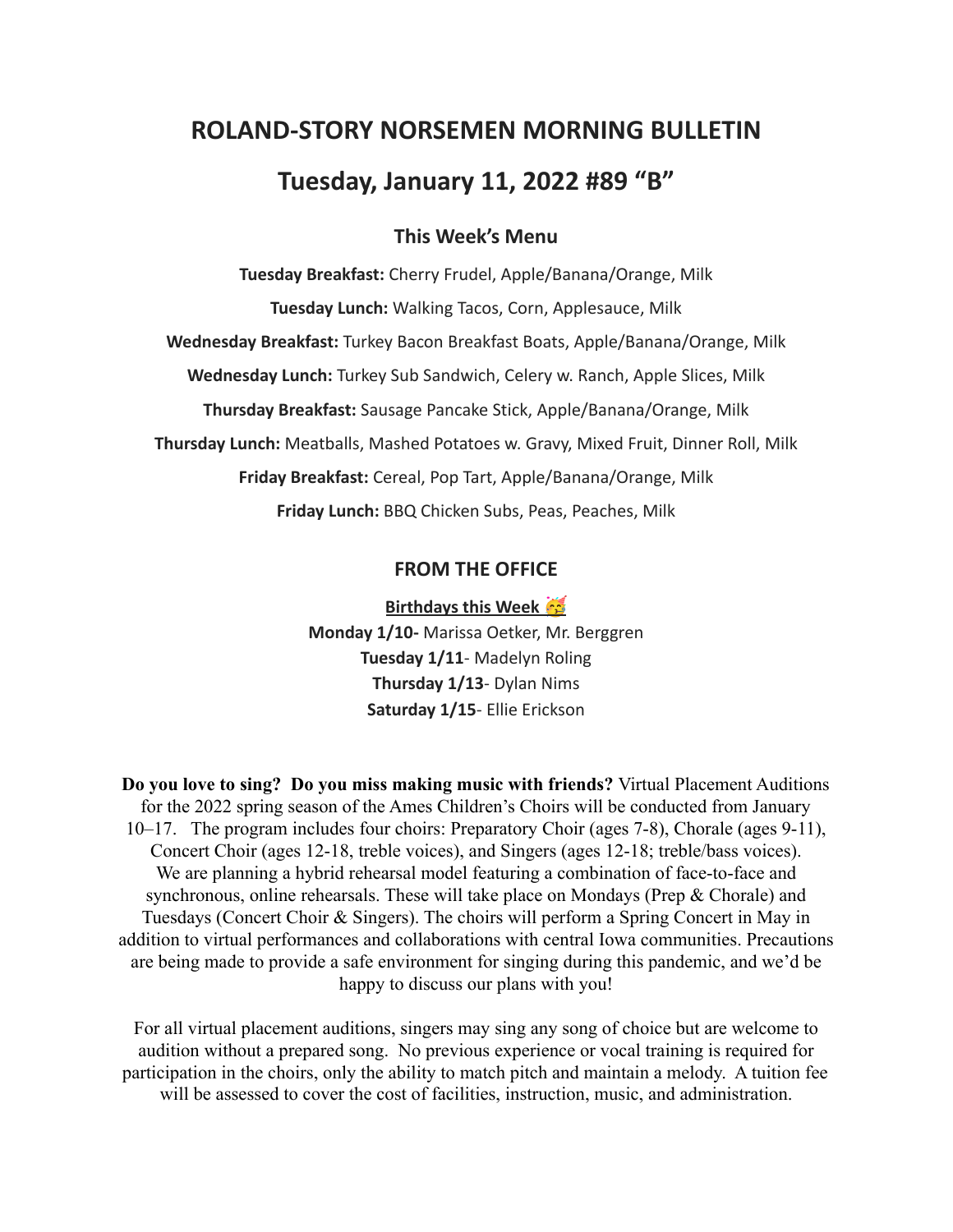Please contact [info@ameschildrenschoirs.org](mailto:info@ameschildresnchoirs.org) or (515) 290-1422 to receive more information about the program and/or to arrange for a specific audition time.



#### **[COUNSELOR FOLDER](https://docs.google.com/document/d/1vmwczNPbDzXe9vFaG5LJMQ7NYDv-i4oQJHybqA65TUc/edit?usp=sharing) (9-12)-Click here**

# **S2 Schedule Changes (counselor's office):**

\*Wednesday, 1/12- Last day to add/move a class \*Friday, 1/21- Last day to drop a class (turn into study hall). Make sure you have 5 full time classes including a PE even after dropping.

NOTE: On the back, reason for the change and get parent signature.

*\*Many sections/classes are full so it is not guaranteed that your schedule will be changed.*

**Scholarship**

[IES Central Iowa Chapter Scholarship](https://drive.google.com/file/d/1TOCO584mY9ObCqCNa6kBs_Yjrn4wPSdj/view?usp=sharing)- \$500 or \$1,000 due 2/21. Going to ISU or U of I for engineering.

[Abbott and Fenner Scholarship-](https://abbottandfenner.com/scholarships.php) \$1,000 due 1/15

# **ATHLETIC ACTIVITIES FOR THE WEEK**

# **Thursday 1/13/22**

JV2 Girls Basketball @ Clear Lake High School 4:30pm JV Girls Basketball @ Clear Lake High School 6:00pm Varsity Girls Basketball @ Clear Lake High School 7:30pm JV/Varsity Wrestling Dual @ Nevada High School 6:00pm